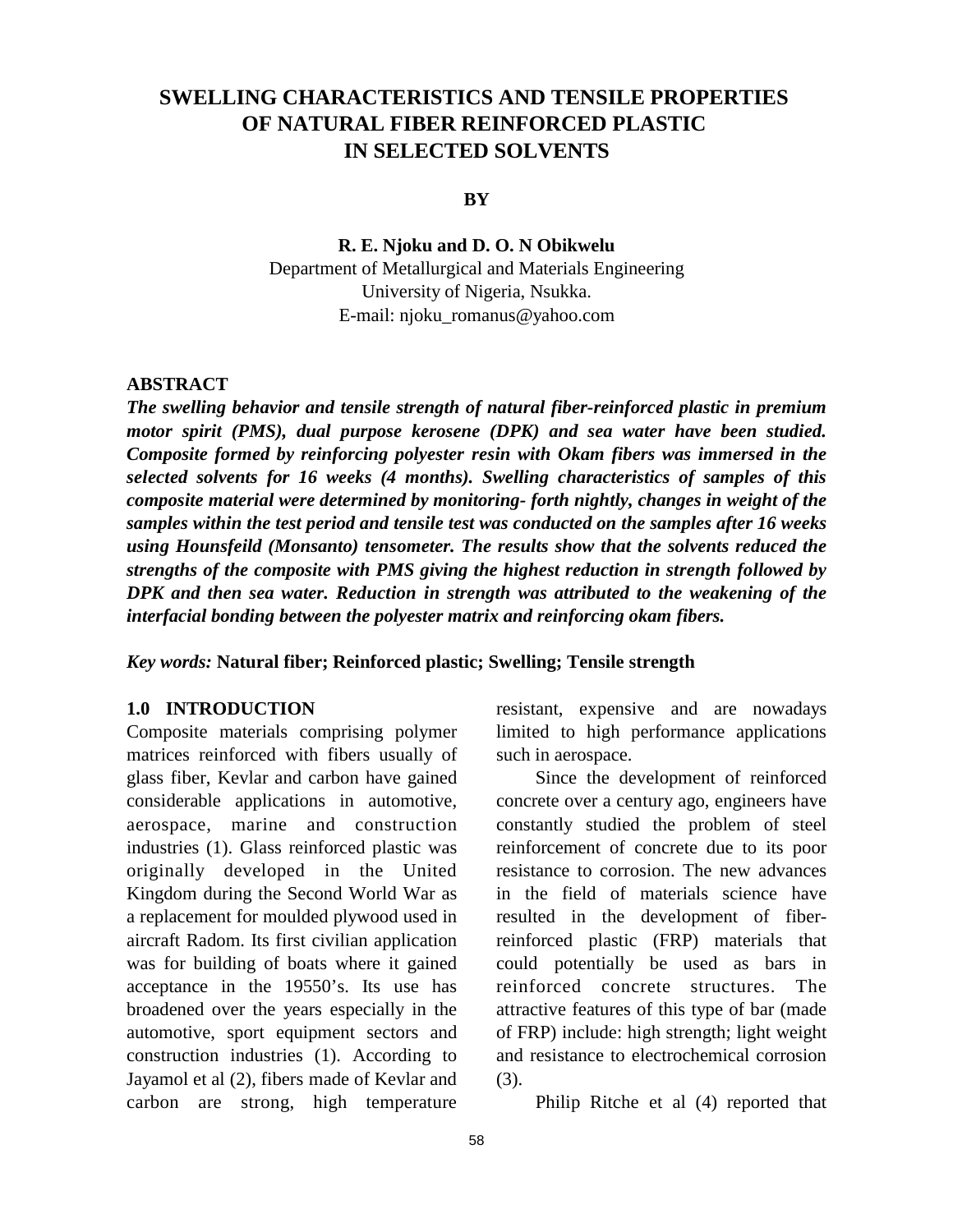whereas polymer resins are strong in compressive loading and relatively weak in tensile strength, the glass fibers are strong in tension and weak in compression. Thus by combining the two materials, glass reinforced plastic is better material in compressive and tensile loading.

Researches on natural fibers as a substitute for glass fibers in composite materials have gained momentum in the last decade due to ecological concerns since glass fibers are non-degradable and their disposal after use causes environmental problems (5). It is for this reason that natural fibers based on lingo-cellulose are considered as interesting and environmentally safe alternative to the use of glass fibers as reinforcement in engineering polymeric materials. According to Jarrod Schemenauer (6), plant fibers like flax, hemp, kenaf, jute and sisal have a number of techno-economic and ecological advantages over glass fibers and are being considered as potential candidates to replace them (glass fibers). Moreover, plant fibers are abundant, renewable (sourced from annual plant), cheap, recyclable, exhibit low density and the extent of its environmental pollution is less compared to synthetic fibers (7).

Generally, natural fibers are categorized according to their origin: plants; animals and minerals (3). Plant fibers, however, can be grouped into: Bast (jute, banana, flax, hemp, kenaf, mesta); Leaf (pineapple, sisal, screw pine) and Seed or Fruit (coir, cotton, palm oil). According to Youngquist, J. A et al (8), cellulose is the main component of plant fibers and it (cellulose) consists of other natural substances such as lignin and waxes.

Cheremisinoff (9) reported that the mechanical and physical properties of plant fibers are influenced by the following structure parameters: degree of polymerization; void structure and size; crystal structure; degree of crystallinity; specific interface and fiber diameter. The ultimate mechanical properties of composites are influenced mainly by the adhesion between matrix and fibers (2). A strong adhesion at the interface is needed for effective transfer of stress and load distribution throughout the interface.

The primary drawback of agro-based fibers is associated with their inherent polar and hydrophilic nature and the non-polar characteristics of most thermoplastics which results in difficulties in compounding of the fiber and the matrix. Also plant fibers have poor resistance to moisture absorption and this causes swelling and quality variation in plant fiber-based composites (10). Possible solution to this problem is by treating the fibers with appropriate chemicals. Various chemical agents have been employed to enhance the compatibility between the constituent materials (11).

Despite these drawbacks, the renewability and biodegradability of natural fibers make them very attractive as reinforcements of engineering polymer systems (5, 6). As fiber reinforced plastics are gradually replacing steel in pipeline applications, this research aims at studying the swelling characteristics of "Okam" fiber-reinforced-polyester composite immersed in petroleum product media and sea water and the effects of its exposure to these environment on the tensile strength of this material under uniaxial tension.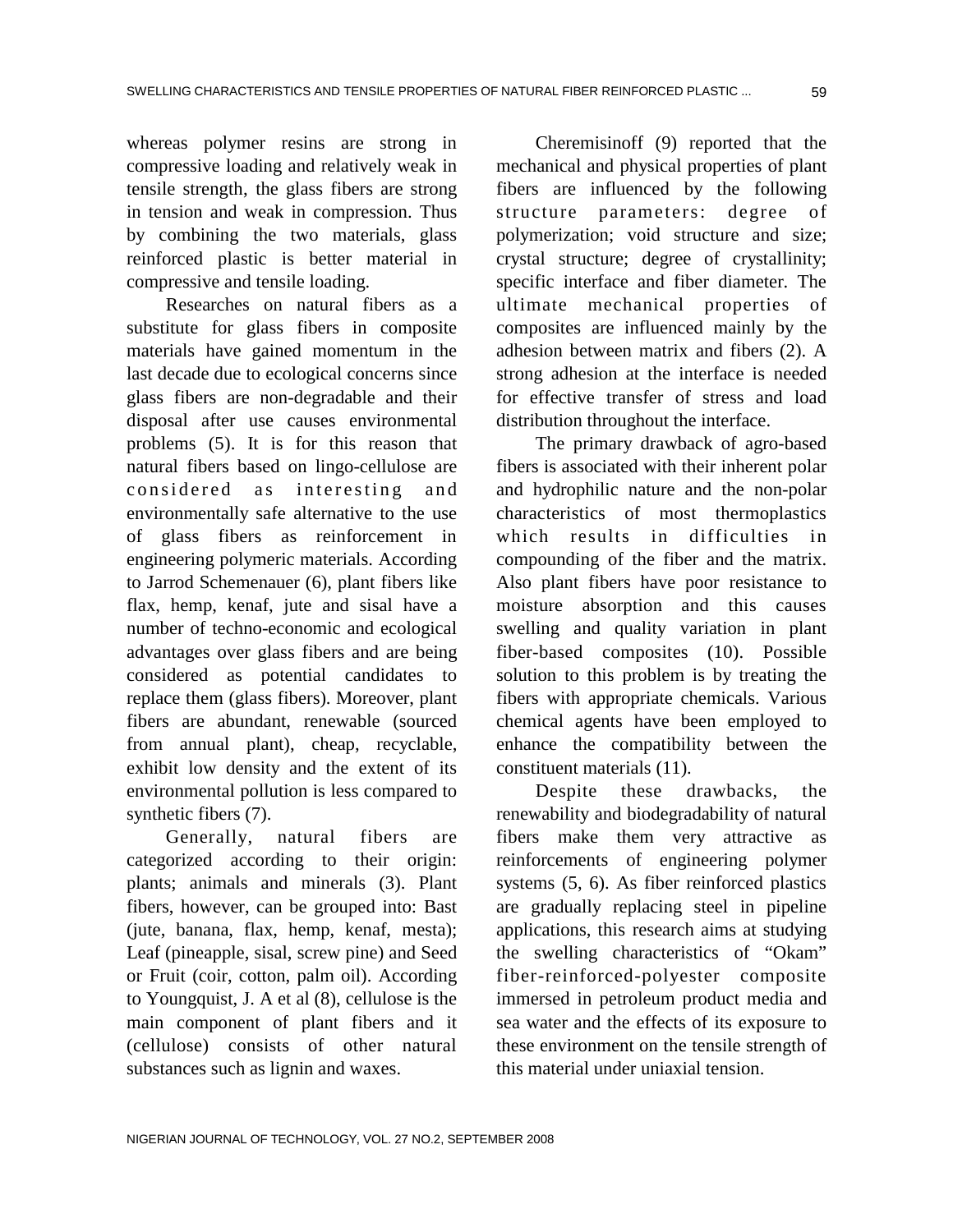#### **2.0 MATERIALS AND METHOD**

The composite was made from polyester resin which served as the matrix and okam fiber-serving as the reinforcing material. Polyester resin is a thermosetting polymeric material consisting of linear polyester in styrene  $(C_8H_8)$  monomer. The structural formula of polyester is shown below.

The polyesters are formed by the polycondensation of decarboxylic acid with dihydric alcohols. In the composite, the fibers provide stiffness and strength while



the resin provides a matrix to transfer load to the fibers, give stability to the fibers and provide relatively impermeable and chemical resistant surface. Okam is a fibrous plant grown in abundant quantities in some parts of Nigeria. The ones used in this work are sourced from Kogi state. Other additives in the polyester-okam fiber composite include a catalyst (methyl ethylketone peroxide) and an accelerator (cobalt nephthenate). The catalyst is a cross-linking agent which when added in small quantities to the unsaturated polyester resin initiates the reaction of the styrene monomers contained in the resin with other ingredients to produce a molecular crosslinked polymer. The accelerator activates the catalyst at lower temperatures and allows polymerization to take place at lower temperatures.

flowing stream and dried in ambient condition. The okam fiber was, thereafter, soaked in chemical solution of composition: vinyl triethoxy saline, methanol and water for 3 hours and dried. The fibers were later soaked in sodium hydroxide (NaOH) solution for 2 hours and finally washed with water and dried. The above surface treatments were performed to modify the physico-chemical properties of the okam fibers and make them chemically compatible with the polyester resin.

#### **2.2 Sample Preparation**

Laminates of polyester-okam fiber composite were produced by compression moulding of polyester resin with the additions of methyl ethylketone peroxide and cobalt nephthenate catalyst and accelerator respectively. Chopped strand mats of the okam fibers were embedded inside the "resin mix". A resin-fiber ratio of 60:40 was used. The whole arrangement was allowed to cure in wooden mould and was subjected to mild pressure by placing of loads on the upper mould. Test coupons were cut from the laminate, initially weighed and immersed in petrol, kerosene and sea water for 16 weeks. The samples were re-weighed after every 2 weeks. Standard testpieces (prepared according to ASTM standard D 638) were cut for tensile test. They were immersed in separate bath of petrol, kerosene and sea water for 16 weeks and, thereafter, tested for ultimate strength.

#### **2.3 Tensile Test**

#### **2.1 Fiber Preparation**

Stems of okam plants were soaked in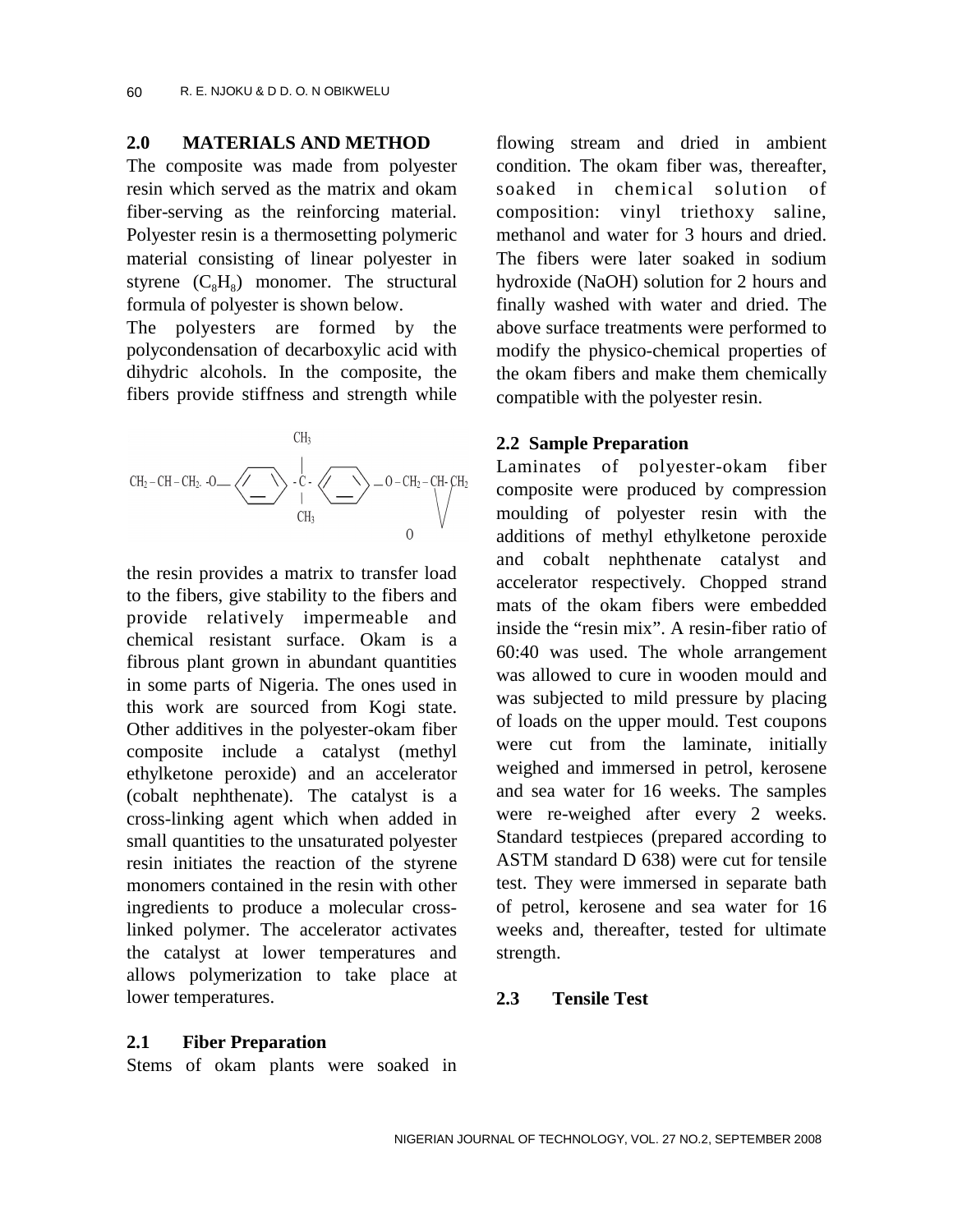Sample specimens measuring 300mm  $\times$  $16.85$ mm  $\times$  5.75mm were cut from the polyester-okam fiber composite and tested for tensile strength using the Hounsfield (Monsanto) tensometer. The test was performed on the samples which were not immersed in the selected solvent and on those immersed. The test pieces were securely clamped on he holding devices of the tensometer and subjected to a gradually increasing uniaxial load until they fractured. The force applied to the specimens and the corresponding extension on the samples were monitored and recorded. The tensile strength of the composite was estimated using the formula:

Maximum Load Tensile Strength = Original Cross Section Area

Whereas strain was calculated using the relationship given below:

> **Extension** Strain  $=$ Original Length

## **3.0 RESULTS AND DISCUSSIONS**

Figures 1.0 shows the Results of Percentage Swelling Index of composite material in the solvents. Swelling Index (S.I) was calculated using the formula:

$$
SJ = \frac{W_1 - W_0}{W_0} \times 100
$$

Where Wo and W1 are initial and final weights of samples.

## **3.1 Swelling of Polyester-okam Fiber Composite in Selected Solvent**

Figures 1 is the graph of swelling index of the polyester-okam fiber composite in petrol, kerosene and sea water after every 2 weeks for 16 weeks. Results show that the swelling index of the samples increased as

the time of immersion was increased. Swelling of the samples in sea water could be attributed to the interaction between the hydrophilic cellulose molecules of the okam fibers and water molecules. According to Jayamol et al (2), cellulose which is the main constituent of plant fibers contain three hydroxyl (-OH), groups. These hydroxyl groups form hydrogen bonds between the cellulose molecules and exposing these bonds to humidity causes them to be broken. The hydroxyl groups then form new hydrogen bonds with water molecules which induce swelling.

In the case of the petroleum products, Jiagun li et al (12), suggested that the



(3.0) absorption phenomena. Hence allowing organic liquids penetrate and swell the polymeric composite through diffusion and crazing (formation of micro voids) to take place at lower stresses and once a craze has formed; the active environment is able to diffuse along the craze more easily than through the bulk material.

Calculation of percentage Solvent Absorption and Swelling index of the composite material shows that these parameters are highest for samples immersed in premium motor spirit and least for those immersed in sea water.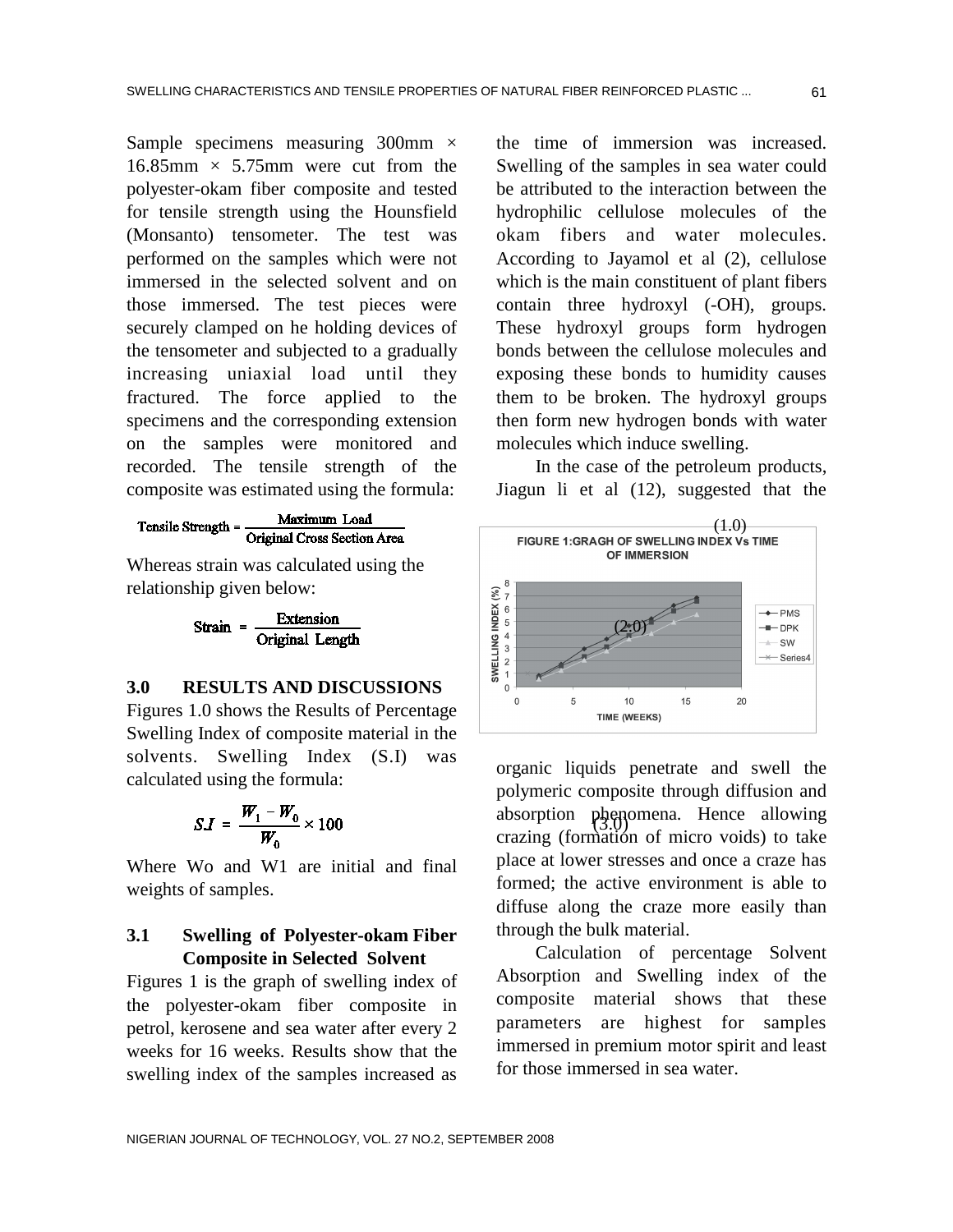## **3.2 Tensile Strength of Okam Fiberreinforced Composite Immersed in Selected Solvent**

Figure 2.0 shows the tensile stress Vs strain curves of the samples before and after their immersion in the solvents for 16 weeks. It can be deduced from the graph that the samples degraded in strength as a result of their interaction with these media.

According to Ko (13), the strength and other mechanical properties of a composite material depend on a number of



microstructural parameters which include: volume fraction of the constituents; shape of second phase (particulate, platelet or fiber), dimensions of second phase constituents (diameter, length and aspect ratio), orientation of fibers with respect to the loading direction and the properties of the interface between the constituents. For a uniaxially loaded composite, the ultimate strength can be calculated from the rule of mixture approach given by:

# $\sigma_c = \sigma_f V_f + \sigma_m (1 - V_f)$

Where  $f$  is the tensile strength of the fibers,  $\mathbf{m}$  is the tensile strength carried by the matrix when the fibers are strained to their ultimate strength and  $V_f$  is the volume fraction of the fiber. The critical fiber volume  $(V_{\rm fc})$  which must be exceeded for fiber strengthening to occur is:

$$
V_{FC} = \frac{\sigma_U - \sigma_m}{\sigma_f - \sigma_m} \tag{5}
$$

Where  $\mathbf{u}$  is the ultimate strength of the matrix. For a composite to develop its full strength, a critical length

$$
L_c = \frac{\sigma_f d}{2\tau_0} \tag{6.0}
$$

Must be exceeded. Where o is shear yield stress of the matrix and d is the fiber diameter. Figure 2.0 again revealed that the greatest reduction in strength was noticed in samples immersed in petrol followed by the ones immersed in kerosene. Sea water produced the least effect on the strength of the composite material. Reduction in strength of the composite material could be attributed to the weakening of interfacial bond

between the matrix and fiber and the fact that the presence of the solvents lowers the surface energy of the composite material and makes deformation easier at lower stresses (13).

## **4.0 CONCLUSIONS**

- 1. The solvents investigated reduced the tensile strength polyester- okam fiber composite.
- we greatest in petrol, followed by 2. Swelling of the composite material kerosene and was least in sea water.

### **REFERENCES**

1. Fiber-reinforced Plastic. Wikipedia, the free encyclopedia. (Accessed on July 20, 2007 from http://en.wikipedia.org